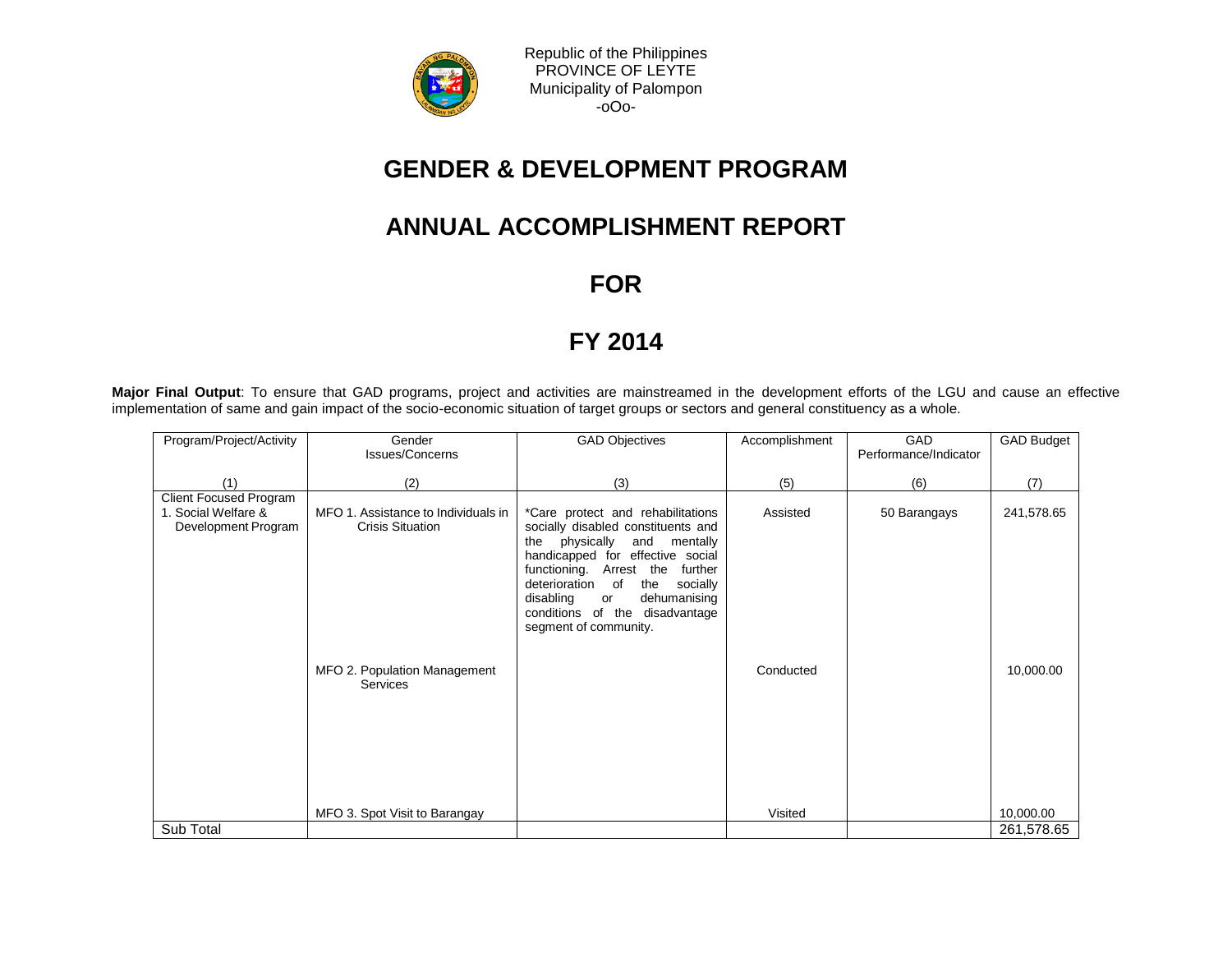| Program/Project/Activity                                    | Gender<br><b>Issues/Concerns</b>                                                                                                             | <b>GAD Objectives</b>                                                                                                                                 | Accomplishment                    | GAD<br>Performance/Indicator      | <b>GAD Budget</b> |
|-------------------------------------------------------------|----------------------------------------------------------------------------------------------------------------------------------------------|-------------------------------------------------------------------------------------------------------------------------------------------------------|-----------------------------------|-----------------------------------|-------------------|
|                                                             |                                                                                                                                              |                                                                                                                                                       |                                   |                                   |                   |
| (1)                                                         | (2)                                                                                                                                          | (3)                                                                                                                                                   | (5)                               | (6)                               | (7)               |
|                                                             | MFO 4. Facilitate the<br>implementation of 4 P's<br>(Pantawid Pampamilya<br>Program para sa Pilipino)<br>(Organization of Parent<br>Leaders) |                                                                                                                                                       | Facilitated                       | 4 P's Beneficiaries               | 20,000.00         |
|                                                             | MFO 5. Facilitate the<br>implementation of Senior<br><b>Citizens Pension</b>                                                                 |                                                                                                                                                       |                                   | <b>Senior Citizens</b><br>Pension | 10,000.00         |
| 2. Infrastructure Support<br>for Social Welfare<br>Services | MFO 6. Core Shelter Project                                                                                                                  | *To provide an institution focusing<br>the welfare of the elderly                                                                                     |                                   |                                   | 70,000.00         |
|                                                             | <b>MFO 7. KALAHI-CIDSS</b>                                                                                                                   | *To respond to the ends of the<br>elderly individuals                                                                                                 |                                   |                                   | 20,000.00         |
| 3. Gender and<br>Development<br>Program                     | MFO 8. Scholarship to Poor<br><b>Deserving Students</b>                                                                                      | *To foster equality of rights and<br>opportunities among women and<br>children and value their equal<br>contribution in all aspects of<br>development | # of women and<br>children served |                                   | 100,000.00        |
|                                                             | MFO 9. Procurement of Office<br>Equipment                                                                                                    |                                                                                                                                                       |                                   |                                   | 50,000.00         |
| Sub Total                                                   |                                                                                                                                              |                                                                                                                                                       |                                   |                                   | 270,000.00        |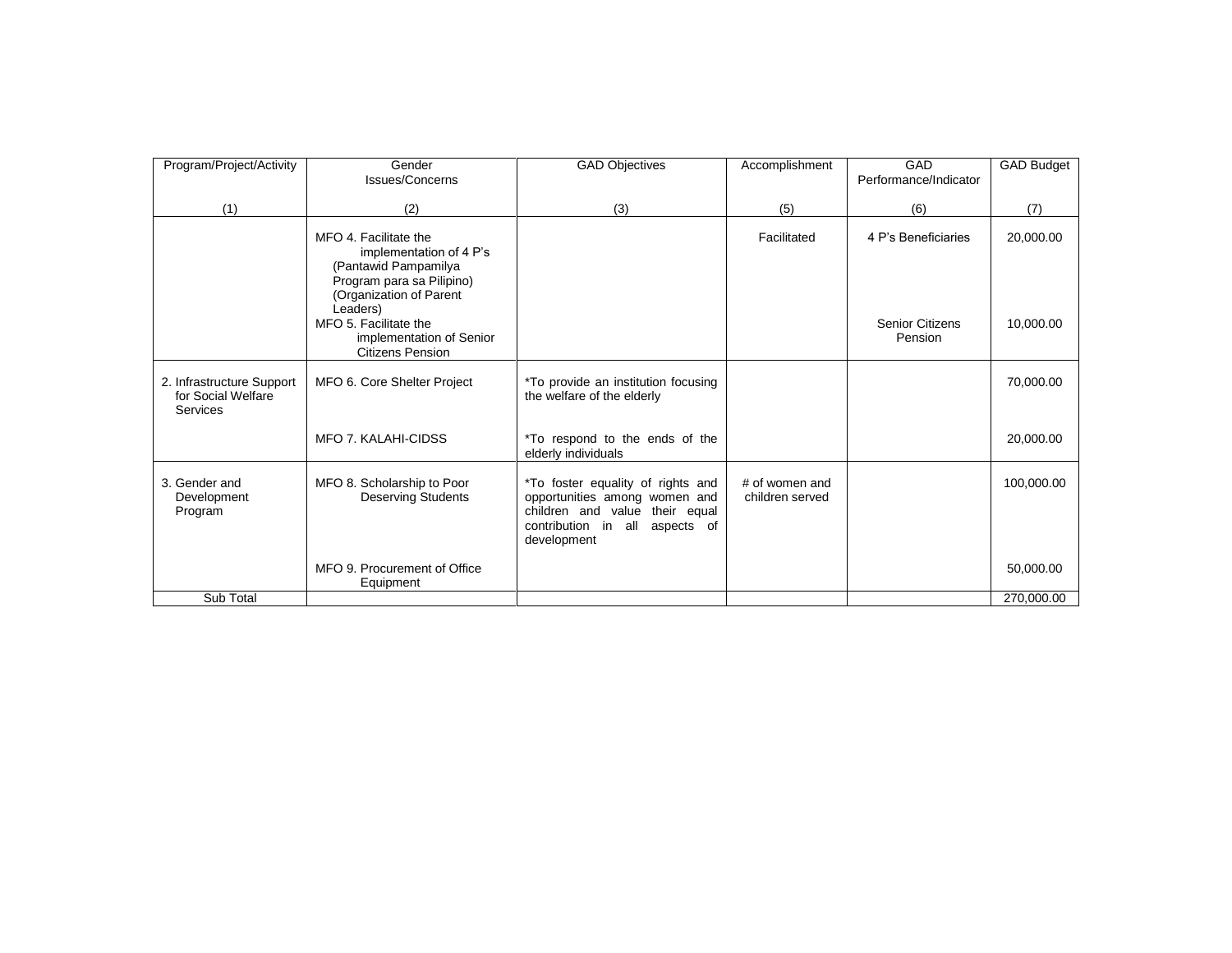| Program/Project/Activity      | Gender<br>Issues/Concerns                     | <b>GAD Objectives</b>                                                              | Accomplishment     | GAD<br>Performance/Indicator | <b>GAD Budget</b> |
|-------------------------------|-----------------------------------------------|------------------------------------------------------------------------------------|--------------------|------------------------------|-------------------|
| (1)                           | (2)                                           | (3)                                                                                | (5)                | (6)                          | (7)               |
| 4. Health Services<br>Program | MFO 10. Maternal Health                       | *To provide quality pre-natal,<br>post-natal and safe child delivery<br>of mothers | Rendered           | Pregnant Women               | 150,000.00        |
|                               | MFO 11. Child Health                          | *To provide preventive and<br>promotive child care                                 | Services rendered  | Newborn Babies               | 150,000.00        |
|                               | MFO 12. Control of infectious<br>diseases     | *To prevent and control infectious<br>diseases                                     | Controlled         | <b>Whole Populace</b>        | 100,000.00        |
|                               | MFO 13. Control of non-infectious<br>diseases |                                                                                    | Controlled         | <b>Whole Populace</b>        | 100,000.00        |
|                               | MFO 14. Environmental Sanitation              | *To promote healthy living and<br>active individuals in the<br>community           | Implemented        | 50 barangays                 | 30,000.00         |
|                               | MFO 15. Dental Services                       |                                                                                    | Services delivered | Children and Adults          | 150,000.00        |
|                               | MFO 16. Other special activities              |                                                                                    | Rendered           | 9-13 yrs old                 | 50,000.00         |
|                               | MFO 17. Capability Building                   |                                                                                    | Conducted          | <b>BHW</b>                   | 170,000.00        |
|                               |                                               |                                                                                    |                    |                              |                   |
| Sub Total                     |                                               |                                                                                    |                    |                              | 900,000.00        |